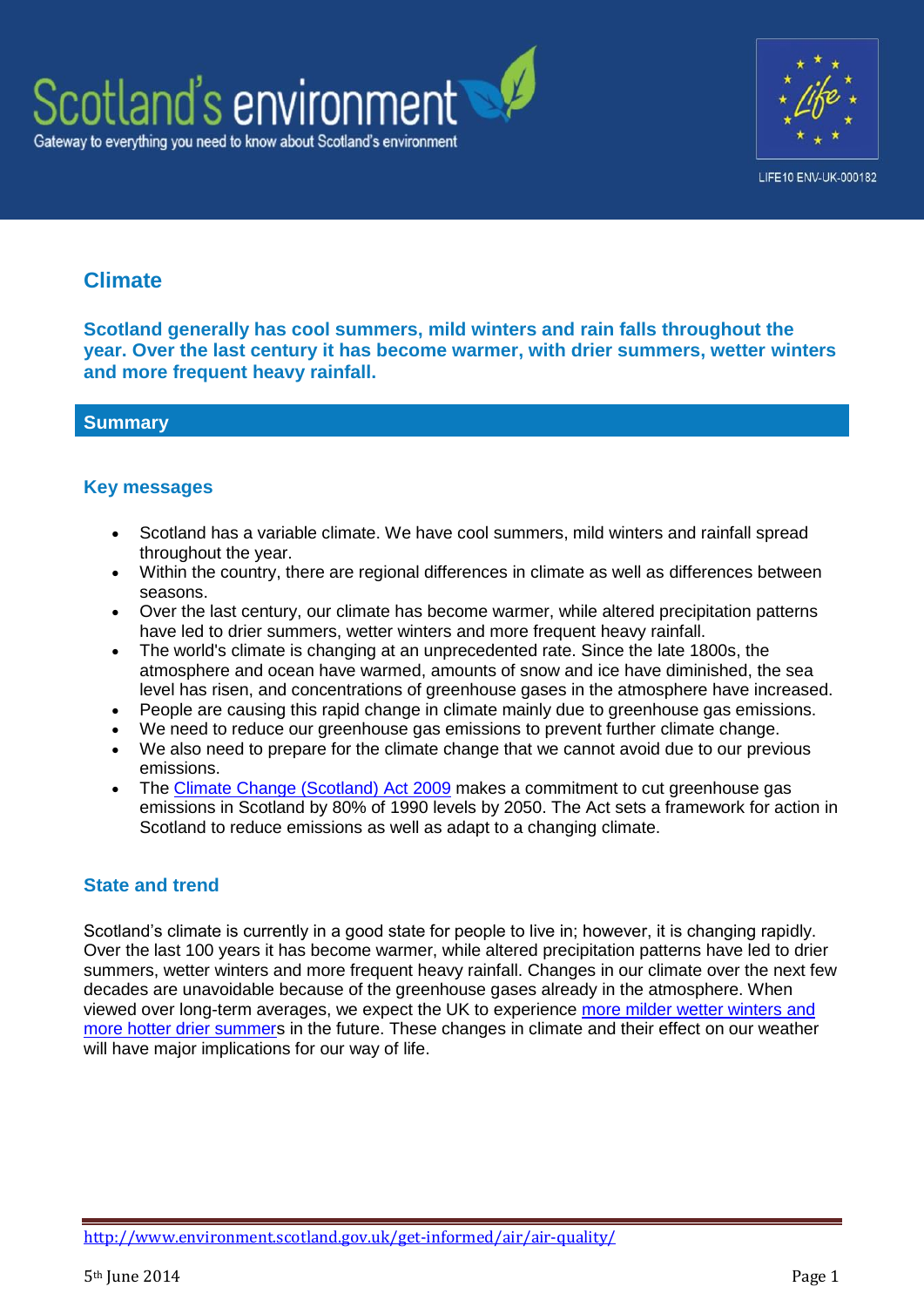



#### **Overview**

Weather is the temperature, precipitation (rain, hail, sleet and snow) and wind we experience. It is short term and changes from hour to hour, and it can be localised in small areas. Climate is the average weather taken over a long period of time – typically 30 years. It is what we expect rather than what we actually get. So, while the weather brings different temperatures across the country every day, the [long-term average](http://www.metoffice.gov.uk/public/weather/climate/edinburgh-edinburgh) maximum air temperature for Scotland between 1981 and 2010 was 10.7 °C, while the average minimum air temperature was 4.2 °C.

#### **Scotland's climate**

Scotland has a [temperate maritime climate](http://www.metoffice.gov.uk/climate-guide/climate/zones) (temperate because it has moderate temperatures and maritime because of the influence of the sea). We generally have cool summers, mild winters and rainfall spread throughout the year. However, even within a small country there are regional differences as well as differences between seasons. These are caused by a [range of factors,](http://www.metoffice.gov.uk/climate-guide/climate/local) including latitude, distance from the sea, prevailing winds, ocean currents and altitude.

### **A changing climate**

We have been collecting weather data in Scotland since the 19th century; the first network was set up in 1855. Data show that Scotland's climate has changed rapidly during this time – it has got warmer (Figure 1), while altered precipitation patterns have led to drier summers, wetter winters and more frequent heavy rain.

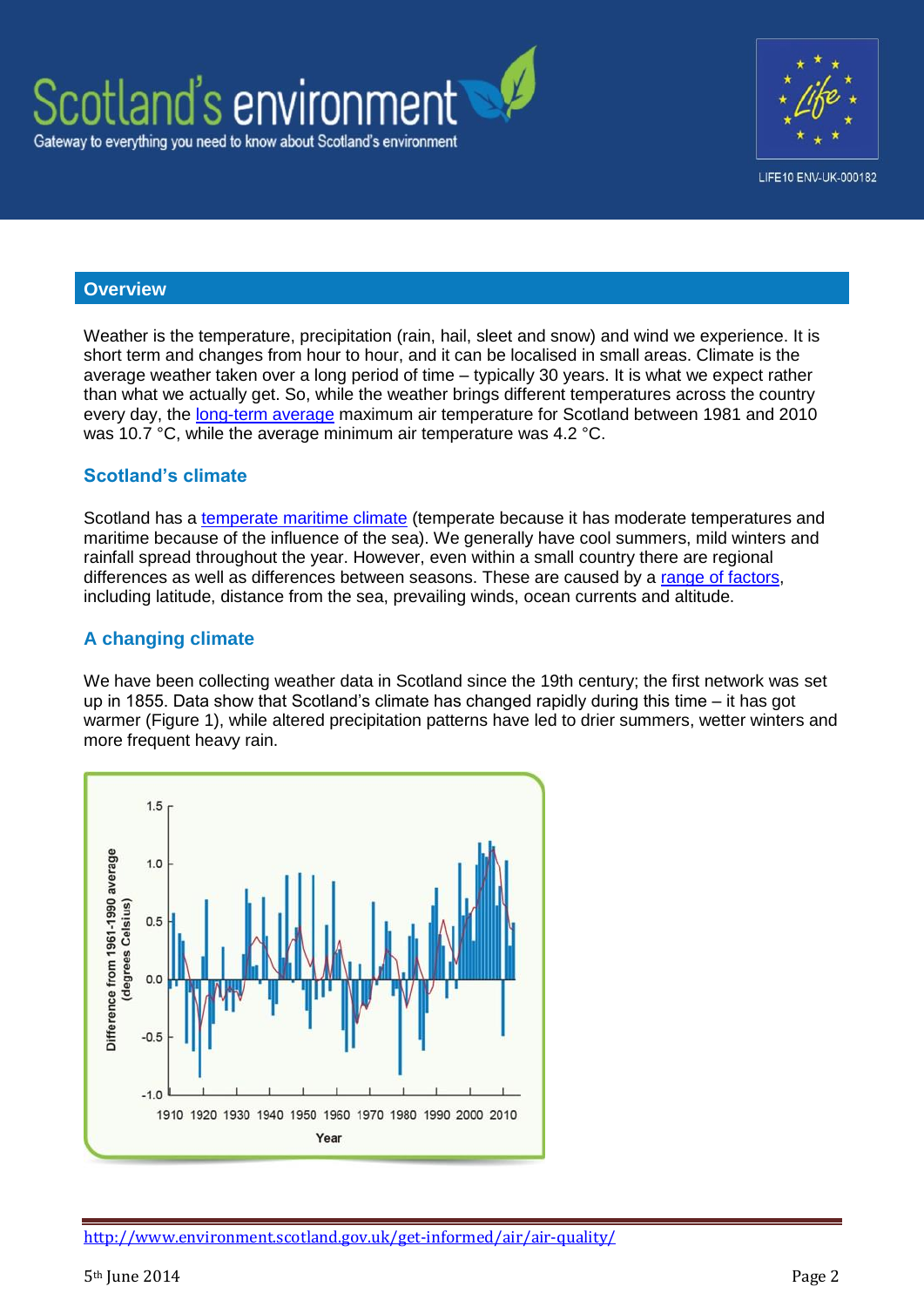



### **Figure 1:** Average annual surface temperature in Scotland compared to the 1961–1990 average

**Source:** [Scottish Government: High level summary of statistics trends -](http://www.scotland.gov.uk/Topics/Statistics/Browse/Environment/TrendExcel) annual mean temperature

# **Global climate change**

On a global scale, it has become more and more apparent that the world's climate is changing faster than ever before. The Intergovernmental Panel on [Climate](http://www.climatechange2013.org/) Change (IPCC) report Climate [Change 2013: The Physical Science Basis](http://www.climatechange2013.org/) confirms that since the late 19th century the atmosphere and ocean have warmed, amounts of snow and ice have diminished, the sea level has risen, and concentrations of greenhouse gases in the atmosphere have increased.

Each of the last three decades has been successively warmer at the Earth's surface than any preceding decade since 1850 (Figure 2). Scientific evidence suggests that in the northern hemisphere, there is a likelihood of between 66 and 100% that [1983-2012 was the warmest 30-year](http://www.climatechange2013.org/images/report/WG1AR5_SPM_FINAL.pdf)  [period in the last 1,400 years.](http://www.climatechange2013.org/images/report/WG1AR5_SPM_FINAL.pdf)

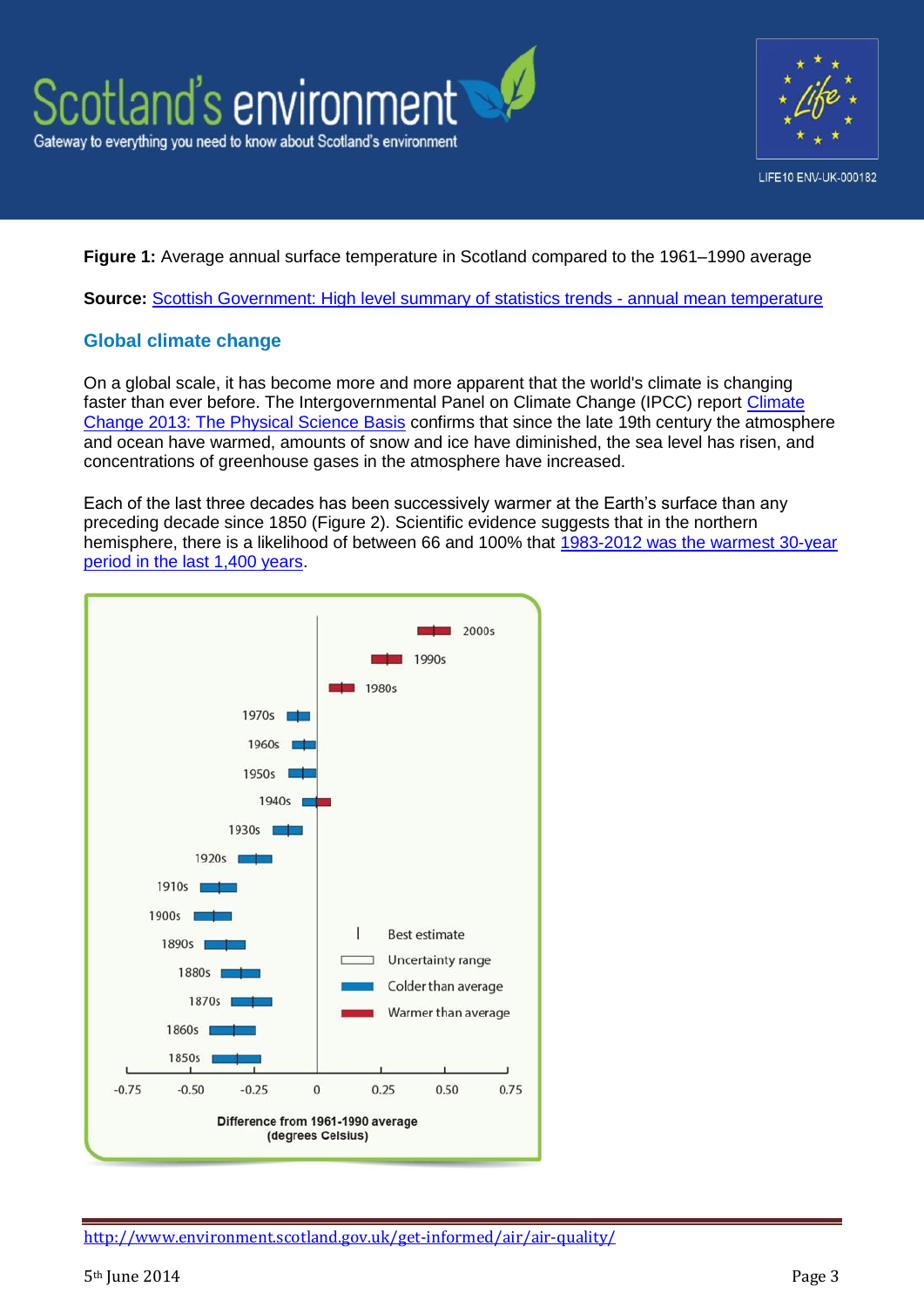



**Figure 2:** The difference between the average decadal temperature in Scotland and the average 1961-1990 temperature. British Crown Copyright 2014

#### **Source:** Met Office

On a global scale, [13 of the 14 warmest years](https://www.wmo.int/pages/mediacentre/press_releases/pr_983_en.html) since modern records began in 1850 occurred in the 21st century.

# **Causes of climate change**

The [main cause of climate change](http://www.metoffice.gov.uk/news/in-depth/climate-infographic) is [increasing greenhouse gas concentrations in the atmosphere.](http://www.climatechange2013.org/images/report/WG1AR5_SPM_FINAL.pdf)

The Earth receives heat from the sun. About half of this energy is absorbed by the Earth's surface, some is absorbed by the atmosphere and some is reflected back into space. As the surface of the planet heats up, some of the heat is emitted back into the atmosphere and absorbed by greenhouse gases, which trap the heat and keep the Earth warm. This is a natural process and known as the greenhouse effect (Figure 3).

However, if concentrations of greenhouse gases in the atmosphere increase, more heat is trapped and the Earth becomes even warmer. This is known as the enhanced greenhouse effect.

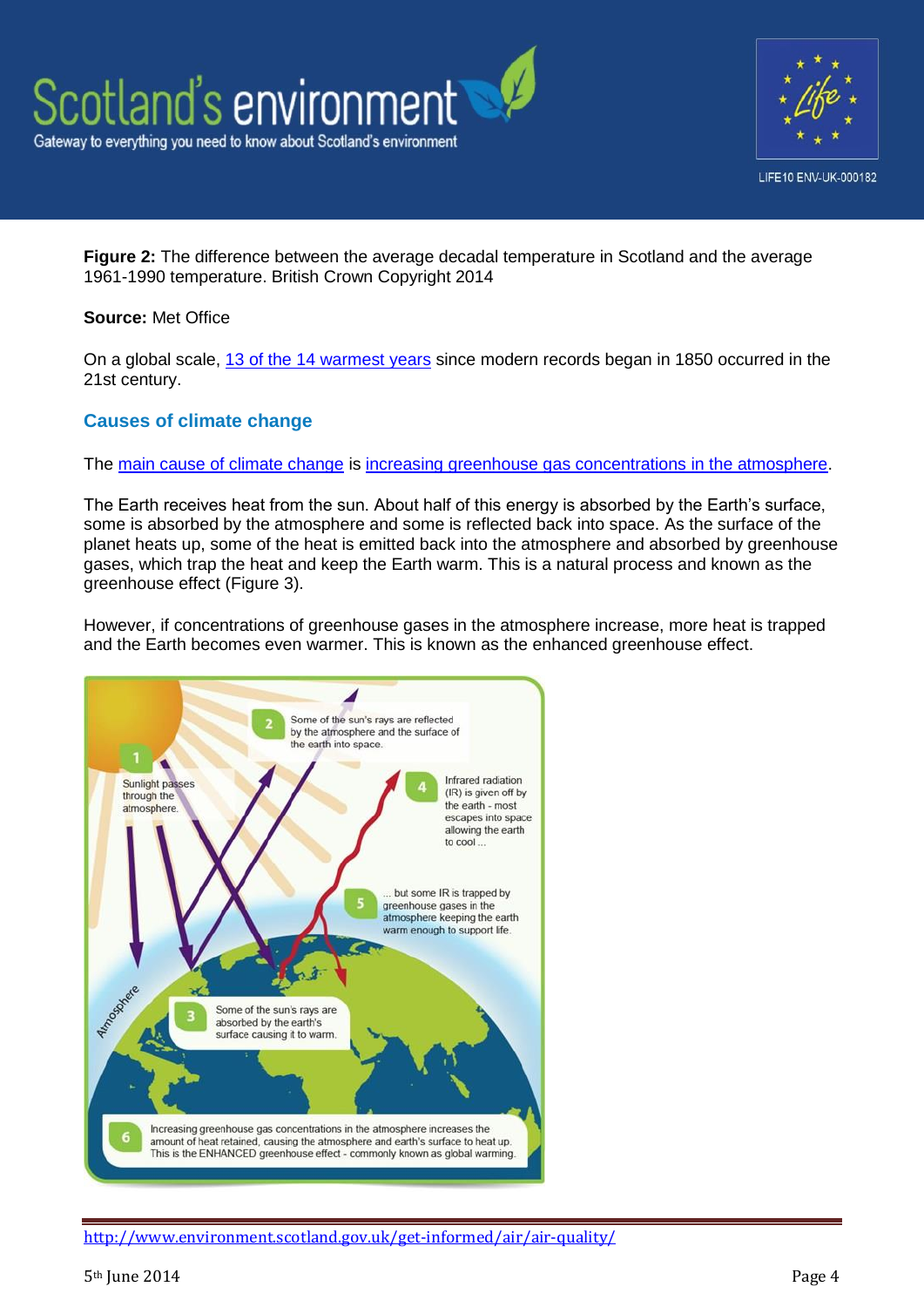

#### **Figure 3:** The greenhouse effect

The main greenhouse gases are: water vapour (H<sub>2</sub>O); carbon dioxide (CO<sub>2</sub>); nitrous oxide (N<sub>2</sub>O); methane (CH<sub>4</sub>) and ozone (O<sub>3</sub>). These are formed as a result of natural and human activities. There are also a number of entirely human-made greenhouse gases in the atmosphere, such as sulphur hexafluoride  $(SF_6)$ , hydrofluorocarbons (HFCs) and perfluorocarbons (PFCs).

These gases accumulate in the atmosphere. Significant increases in concentrations of  $CO<sub>2</sub>$ , CH<sub>4</sub> and  $N_2O$  occurred in the industrial era (Figure 4). All of these increases have been caused by human activities. The global increases in  $CO<sub>2</sub>$  concentration are due primarily to using fossil fuels and changes in land use, while those of  $CH_4$  and  $N_2O$  are mainly due to agriculture.



**Figure 4:** Atmospheric concentrations of important greenhouse gases over the last 2,000 years. Increases since about 1750 are due to human activities in the industrial era

#### **Source:** [IPCC](http://www.ipcc.ch/report/ar4/wg1/)

The [IPCC reports](http://www.climatechange2013.org/) that scientific evidence now shows with at least 95% certainty that human activity is the main cause of global warming since the mid-20th century.

While the recent rapid change in climate can be attributed to human activities, the climate has also [changed throughout geological time,](http://www.bgs.ac.uk/discoveringGeology/climateChange/greenhouseEarth.html) well before people were around. This is known as natural climate variability and is due to a number of factors, including:

- [changes in solar activity;](http://www.bgs.ac.uk/discoveringGeology/climateChange/general/causes.html)
- changes in the Earth's orbit;
- [volcanic eruptions;](http://volcanoes.usgs.gov/hazards/gas/climate.php)

<http://www.environment.scotland.gov.uk/get-informed/air/air-quality/>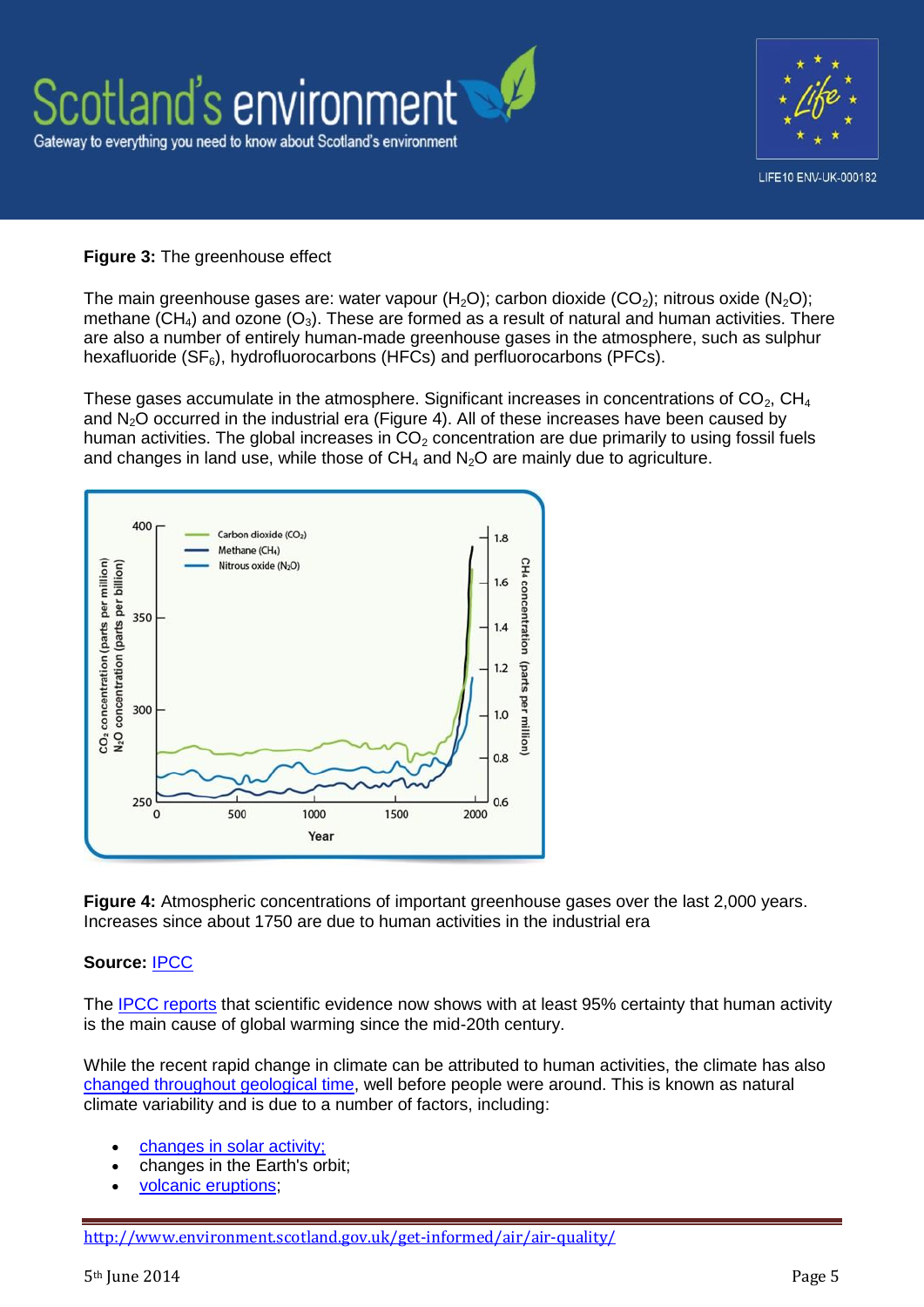



- [aerosols;](http://www.metoffice.gov.uk/climate-change/guide/science/explained/aerosols)
- [El Niño and La Niña.](http://www.metoffice.gov.uk/research/climate/seasonal-to-decadal/gpc-outlooks/el-nino-la-nina/enso-description)

The [difference between weather and climate, what drives our climate and how our climate is](http://www.metoffice.gov.uk/news/in-depth/climate-infographic)  [changing](http://www.metoffice.gov.uk/news/in-depth/climate-infographic) is summarised on the Met Office website.

### **Environmental state and trends**

#### **State**

Scotland generally has cool summers, mild winters and rainfall spread throughout the year. However, there are [regional differences](http://www.metoffice.gov.uk/climate-guide/climate/local) as well as differences between seasons.

- The south is generally warmer than the north in summer, mainly due to the influence of latitude.
- The west is generally milder, cloudier and wetter than the east due to the prevailing winds from the south-west and the influence of the North Atlantic Drift. The east is also sheltered by the mountain ranges in the west, which create a rain-shadow effect.
- The west also has a lower range of temperatures than the east because of the moderating influence of the Atlantic Ocean.
- The north and west Highlands usually have lower temperatures throughout the year than the low-lying areas in the south and east because of the influence of altitude.
- The west has more rain in winter, when Atlantic depressions are more frequent.

Scotland can be separated into three climatic zones – north, east and west. Regional climate summaries for [northern,](http://www.metoffice.gov.uk/climate/uk/regional-climates/ns) [eastern](http://www.metoffice.gov.uk/climate/uk/regional-climates/es) and [western](http://www.metoffice.gov.uk/climate/uk/regional-climates/ws) Scotland are available on the [Met Office](http://www.metoffice.gov.uk/climate) website. More detail on [regional climate statistics](http://www.metoffice.gov.uk/climate/uk/summaries/datasets) can also be found on the Met Office website.

### **Trends**

Scotland's [Climate Trends Handbook](http://www.environment.scotland.gov.uk/climate_trends_handbook/) is published on this website. The handbook describes the changes in weather patterns experienced in Scotland over the last century. The following text summarises the recent climate trends over the period 1961-2011 (unless stated otherwise).

#### **[Temperature](http://www.environment.scotland.gov.uk/climate_trends_handbook/Chapter01/1_00.html)**

Across Scotland the [mean annual temperature](http://www.environment.scotland.gov.uk/climate_trends_handbook/Chapter01/1_00.html) has increased by 1.3 °C, with the biggest seasonal change found in spring which has warmed by 1.5 °C on average. The mean temperature has also increased for all seasons in all regions by at least 1 °C.

The [maximum temperature](http://www.environment.scotland.gov.uk/climate_trends_handbook/Chapter01/1_02.html) has increased for all seasons in all regions. The increases have been slightly greater than those observed in mean annual temperatures.

<http://www.environment.scotland.gov.uk/get-informed/air/air-quality/>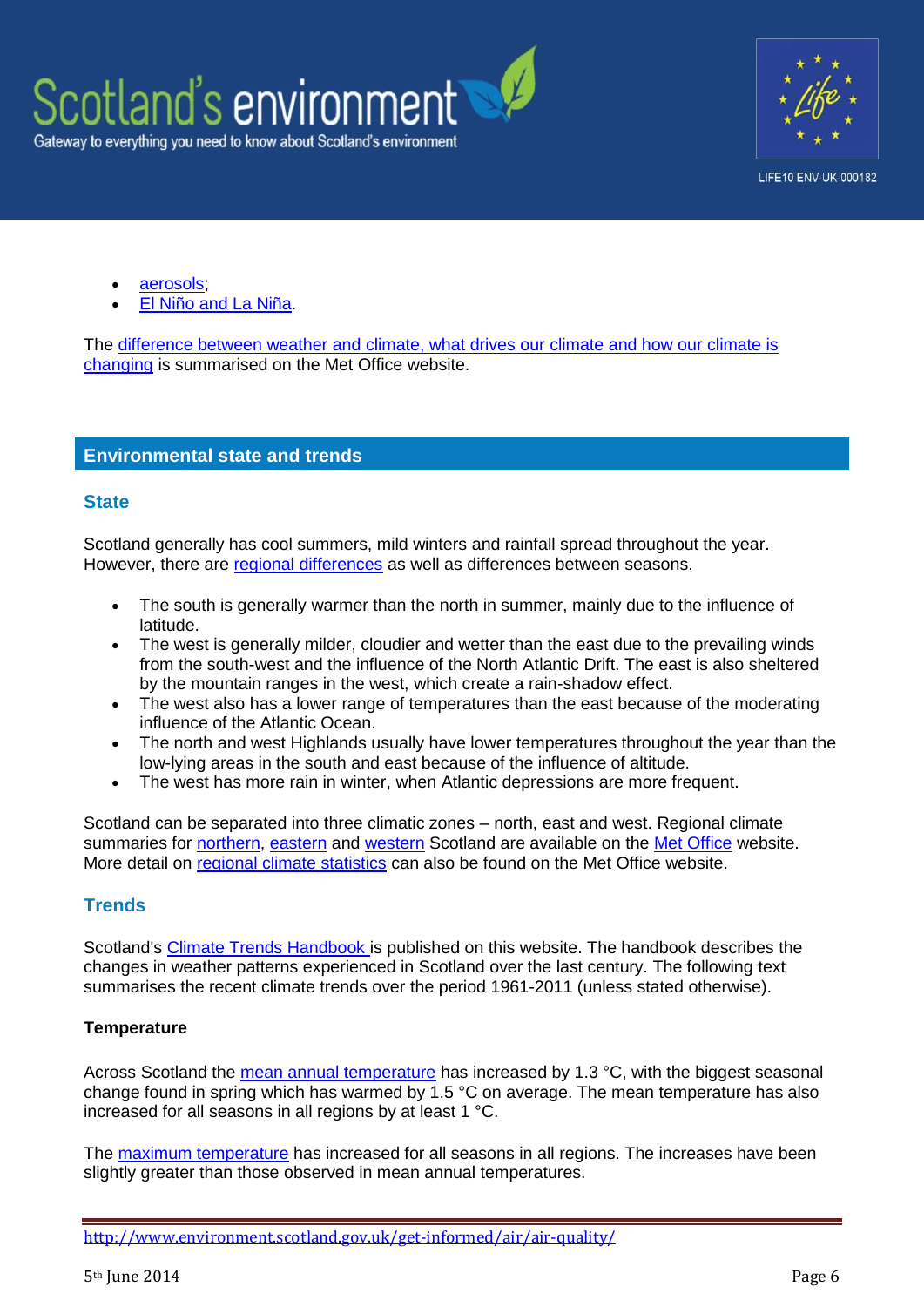



The [minimum temperature](http://www.environment.scotland.gov.uk/climate_trends_handbook/Chapter01/1_03.html) has also increased for all seasons in all regions. The increases have been slightly less than those observed in mean annual temperature, with the [length of cold spells](http://www.environment.scotland.gov.uk/climate_trends_handbook/Chapter01/1_05.html) reduced by almost eight days across Scotland (from 1961-2003). However, two exceptionally cold winters (2009/2010 and 2010/2011) have occurred in recent years – the winter of 2010/2011 was the second coldest since that of 1985/1986.

### **Frost**

All regions have seen a decline in the number of days a year on which there is [air or ground frost,](http://www.metoffice.gov.uk/learning/frost/types-of-frost) with a reduction of 21 days of [air frost](http://www.environment.scotland.gov.uk/climate_trends_handbook/Chapter01/1_11.html) and 29 days of [ground frost](http://www.environment.scotland.gov.uk/climate_trends_handbook/Chapter01/1_12.html) for Scotland. However, in 2010 the UK experienced the coldest December for over 100 years. Although changes in the total number of air frost days are largest in winter, it is spring and autumn that have seen the largest changes as a percentage and that show a significant downward trend.

#### **Sunshine**

Since 1961 there has been a clear increase in [sunshine hours](http://www.environment.scotland.gov.uk/climate_trends_handbook/Chapter02/2_07.html) for all regions of Scotland in the spring. There has also been an increase in sunshine hours in autumn, but summer and winter have seen little change.

#### **Rainfall**

Although there has been an overall increase in [rainfall](http://www.environment.scotland.gov.uk/climate_trends_handbook/Chapter02/2_01.html) (27%), it varies among seasons and regions. These variations are more marked in winter, with a 24% increase in total rainfall in the east and an increase of 45% and 51% in the west and north respectively. In the west and north, the [number](http://www.environment.scotland.gov.uk/climate_trends_handbook/Chapter02/2_04.html) of [days of heavy rain](http://www.environment.scotland.gov.uk/climate_trends_handbook/Chapter02/2_04.html) in a year has increased by 12 and seven days respectively, while an increase of five days is found in the east.

#### **Snow cover**

All regions have seen a decline in [snow cover](http://www.environment.scotland.gov.uk/climate_trends_handbook/Chapter02/2_05.html) from 1971-2011, however autumn is the only season for which there is a clear trend. In recent winters there has been an increase in the number of days of snow cover, following a period of winters with relatively little snow.

#### **Wind**

There has been a decreasing trend in average wind speed for all regions of Scotland, with the largest decreases found in the north and west. However, we have low confidence in these results because of uncertainties relating to their measurement.

### **The future – climate change projections**

Our future climate depends on many factors, mainly the concentration of greenhouse gases in the atmosphere.

<http://www.environment.scotland.gov.uk/get-informed/air/air-quality/>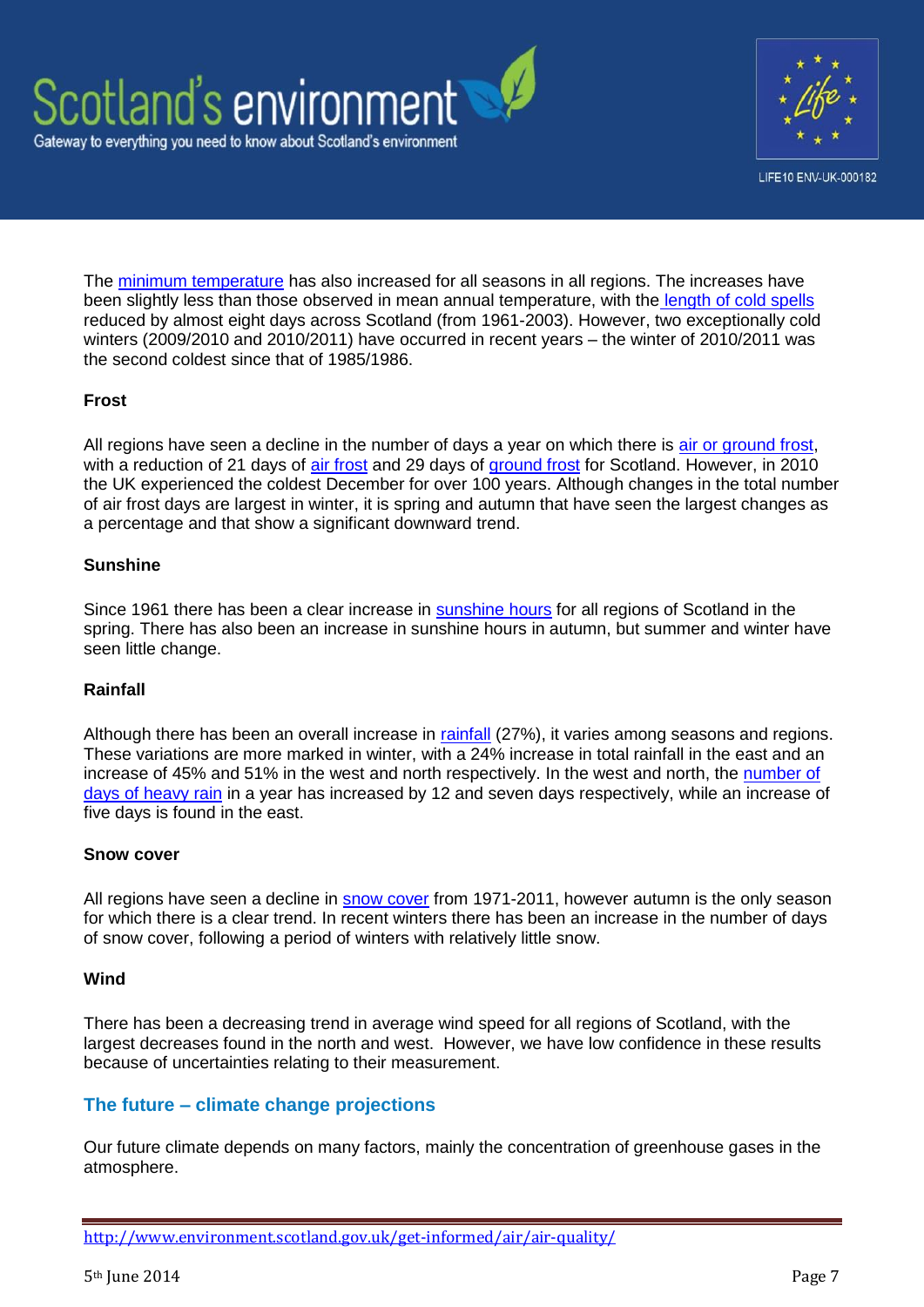



Future greenhouse gas emissions (and, thus, the future climate) will depend on complex interactions between population change, economic development and technological advances as well as the willingness of countries to reduce their greenhouse gas emissions.

The IPCC has considered a series of possible future emissions and modelled the potential effects on the global climate. They estimate that global average surface warming is [likely to be between 0.3](http://www.climatechange2013.org/images/report/WG1AR5_Chapter12_FINAL.pdf)  [°C and 4.8 °C by the year 2100.](http://www.climatechange2013.org/images/report/WG1AR5_Chapter12_FINAL.pdf) Even if we had stopped emitting greenhouse gases completely in 2000, we would still expect to see an increase in temperature by 2100 because of the amount of  $CO<sub>2</sub>$  already in the atmosphere.

The UK Climate Change Projections [\(UKCP09\)](http://www.ukcip.org.uk/) provide the latest indications of the likely trends for [Scotland's climate](http://www.environment.scotland.gov.uk/get-interactive/data/scottish-climate-projections/) throughout the rest of the 21st century (Figure 5). It is based on scientists' best current understanding of how the climate system works and how it may change in the future.

The key climate change trends expected for Scotland are:

- hotter, drier summers;
- milder, wetter autumns and winters.

We can also expect to see:

- an increase in summer heatwaves, extreme temperatures and drought;
- increased frequency and intensity of extreme rainfall;
- reduced frost and snowfall: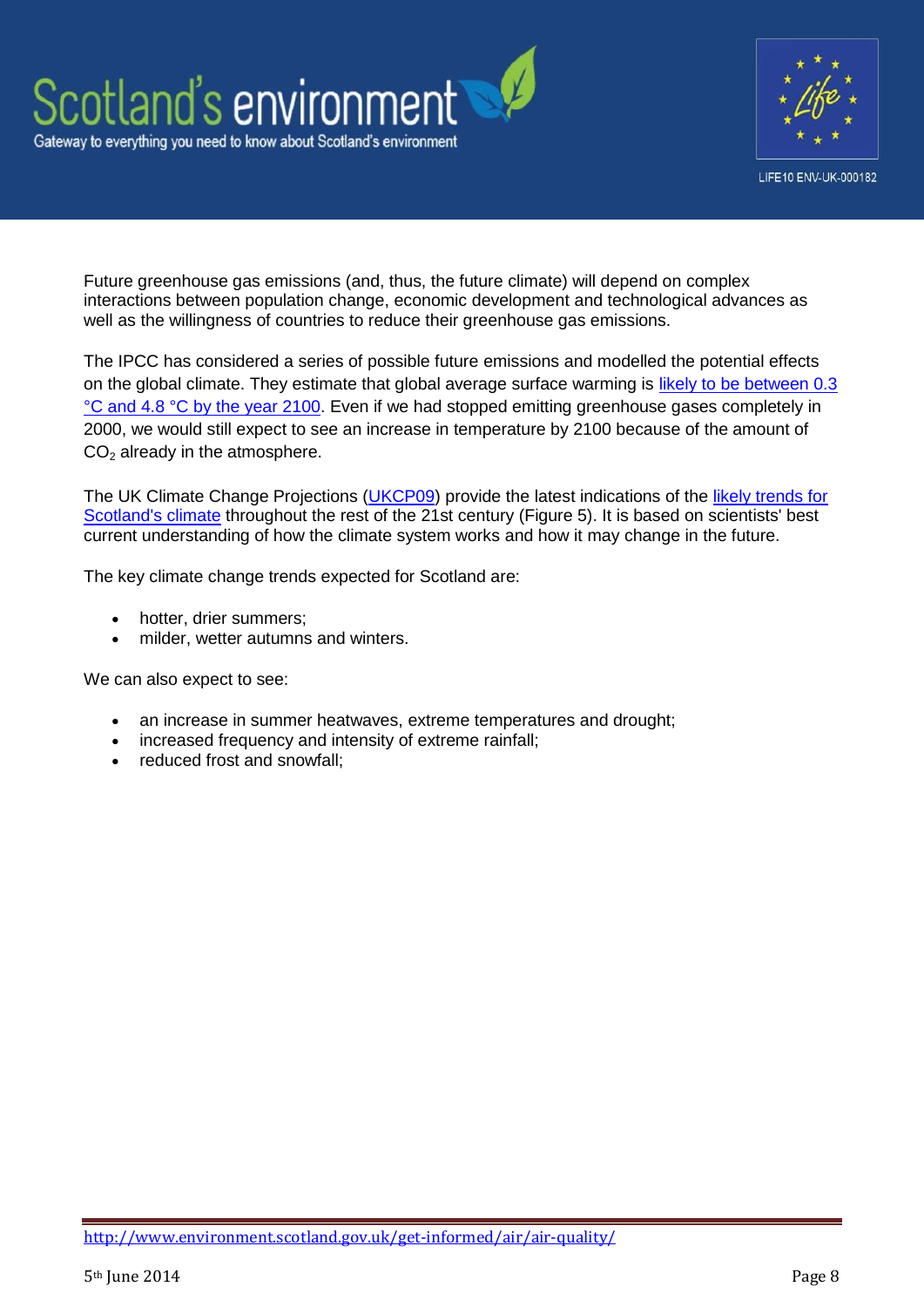



rising sea levels.



**Figure 5:** UKCP09 projections for mean temperature and precipitation for winter and summer for different regions of Scotland in the 2050s based on a medium amount of emissions

**Source: [Adaptation Scotland, Adapting to Climate Change](http://www.adaptationscotland.org.uk/Upload/Documents/IntrotoadaptationforpublicsectorFINAL_2.pdf)** 

<http://www.environment.scotland.gov.uk/get-informed/air/air-quality/>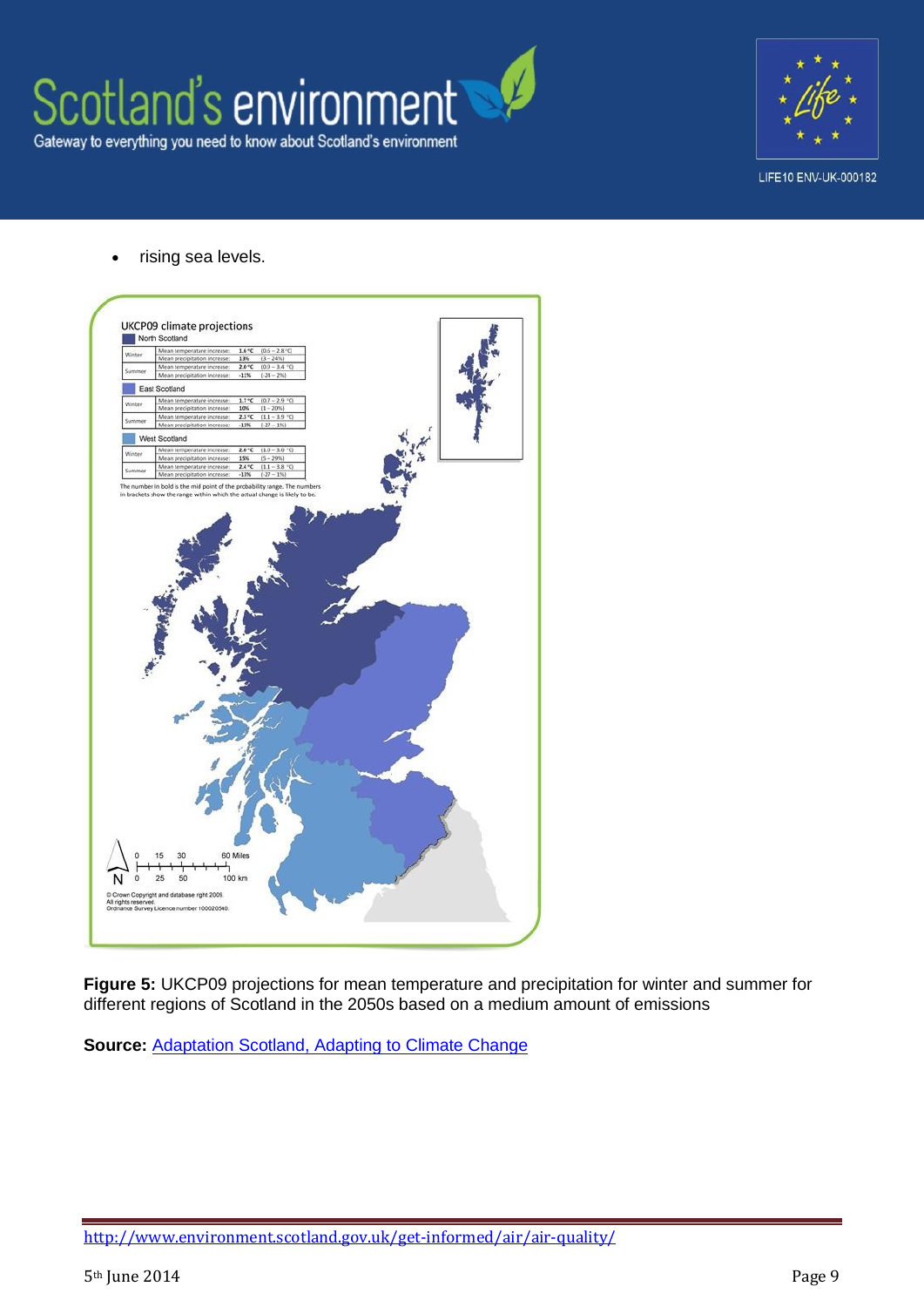



#### **Pressures**

Our climate is affected by a range of global pressures. Some of these pressures are natural, such as the emission of particles and gases from volcanoes or related to the amount of energy coming from the sun or the orbit of the Earth. However, the overriding pressure on our climate is global warming caused by the increase in greenhouse gas concentrations in the atmosphere.

#### **Greenhouse gas emissions**

Everyday activities such as our travel choices, heating our homes and how we dispose of our rubbish all lead to greenhouse gases being produced.

In 2012 net emissions of the [six main greenhouse gases](http://unfccc.int/kyoto_protocol/items/3145.php) created by human activities in Scotland were estimated to be 52.9 million tonnes of carbon dioxide equivalent (million tonnes  $CO<sub>2</sub>$  eq). The sources and amounts of greenhouse gases emitted in 2012 are shown in Table 1. You can find more information in the [Scottish Greenhouse Gas Emissions 2012](http://www.scotland.gov.uk/Resource/0045/00452084.pdf) report.

| Source of greenhouse gas<br>emissions | Greenhouse gas emissions in 2012<br>(million tonnes $CO2$ eg) | Share of 2012<br>emissions (%) |
|---------------------------------------|---------------------------------------------------------------|--------------------------------|
|                                       |                                                               |                                |
| Energy supply                         | 17.13                                                         | 32                             |
| Domestic transport                    | 10.54                                                         | 20                             |
| International aviation and            | 2.36                                                          | 5                              |
| shipping                              |                                                               |                                |
| <b>Business and industrial</b>        | 8.53                                                          | 16                             |
| process                               |                                                               |                                |
| Residential                           | 7.28                                                          | 14                             |
| Public sector                         | 1.37                                                          | 3                              |
| Waste management                      | 2.77                                                          | 5                              |
| Development                           | 1.68                                                          | 3                              |
| Agriculture and related land          | 11.17                                                         | 21                             |
| use                                   |                                                               |                                |
| Forestry                              | $-9.92$                                                       | $-19$                          |
|                                       |                                                               |                                |
| <b>Total</b>                          | 52.9                                                          | 100                            |

**Table 1:** Scottish greenhouse gas emissions, 2012

[Net Scottish greenhouse gas emissions have fallen by 29.9% since 1990, although there was a](http://www.scotland.gov.uk/Resource/0045/00452084.pdf)  [0.8% increase in net emissions between 2011 and 2012.](http://www.scotland.gov.uk/Resource/0045/00452084.pdf) The decline and closure of heavy industries like steel-making in Scotland have led to some of the largest decreases. More efficient energy generation, storing more carbon in soils and trees, and a decline in methane emissions from landfill sites have also contributed to the reduction in emissions.

<http://www.environment.scotland.gov.uk/get-informed/air/air-quality/>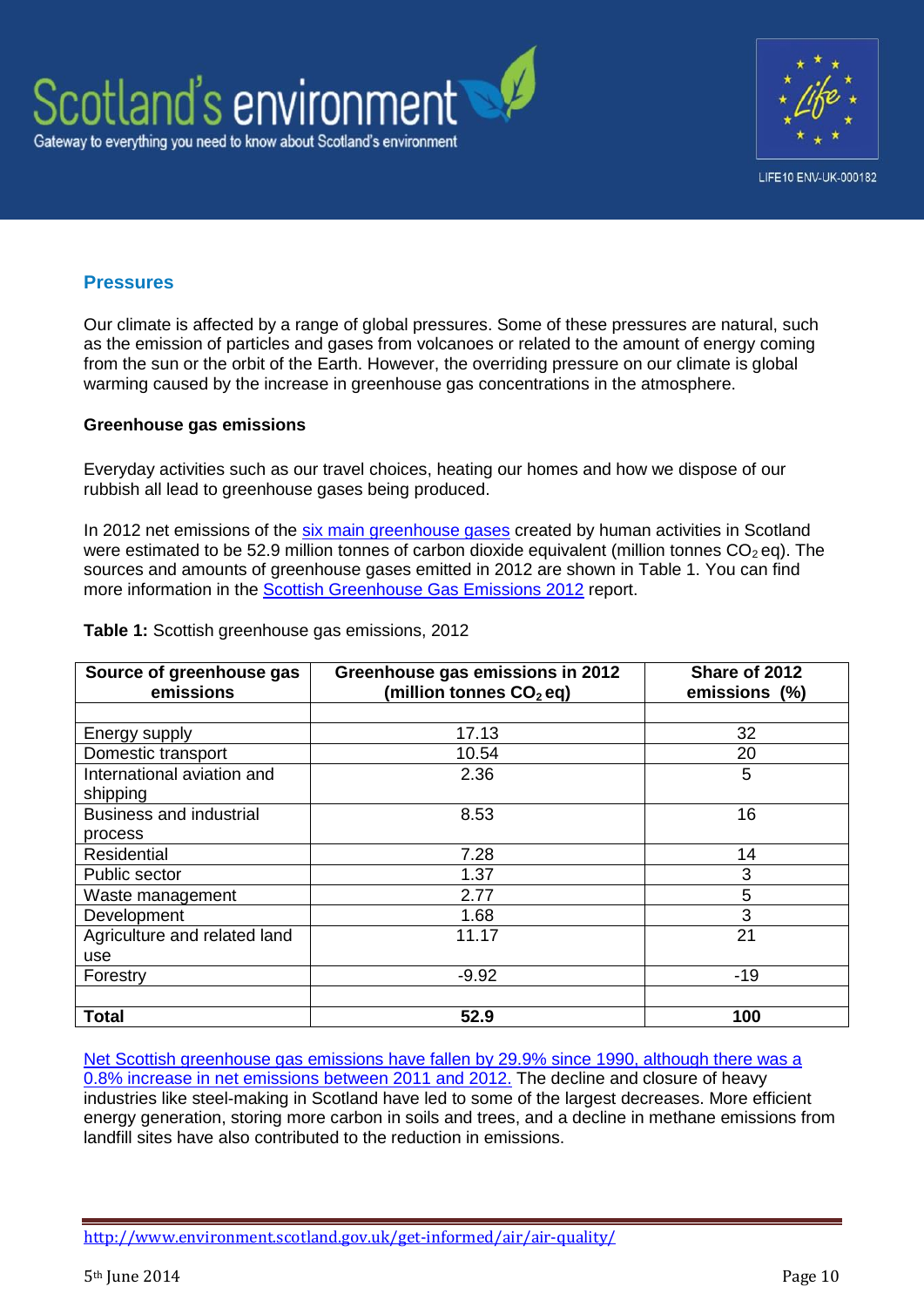



Scotland's soils contain large amounts of organic matter. Approximately [3,200 million tonnes of](http://www.sepa.org.uk/land/idoc.ashx?docid=f200543f-cb74-426f-bbf8-6e72f8fc0555&version=-1)  [carbon](http://www.sepa.org.uk/land/idoc.ashx?docid=f200543f-cb74-426f-bbf8-6e72f8fc0555&version=-1) is stored within the organic matter in soils. This is equivalent to nearly 230 times our annual greenhouse gas emissions. To put it into perspective, if we lost 0.5% of the carbon contained in Scotland's soil in a year, it would be enough to double our annual greenhouse gas emissions. Therefore, it is vitally important to manage soils carefully to ensure the carbon stays in the soils and does not escape into the atmosphere as greenhouse gases.

Scotland currently produces a small proportion – about one-thousandth – of global greenhouse gas emissions. However, on average, each person in Scotland emits around 10 tonnes  $CO<sub>2</sub>$  eg each year, which is around one-third more than the average for each person on the planet. So we are responsible for more than our fair share of global emissions. We also import products from abroad, so our influence on greenhouse gas emissions is greater than just those emitted in Scotland. Greenhouse gas concentrations in the atmosphere are a global problem, and the pressures caused by climate change result from activities on a global scale.

### **Impacts of climate change**

Scotland's climate is changing, and the effects are already being felt by people and the environment. Our climate will continue to change in years to come and the effects are likely to become more obvious and widespread. The potential impacts of climate change are outlined in A [climate change risk assessment for Scotland.](http://randd.defra.gov.uk/Document.aspx?Document=CCRAforScotland.pdf)

### **Impacts on people**

The most obvious impacts on people are likely to be caused by more flooding and landslides caused by more frequent extreme weather events and rising sea levels. These will disrupt road and rail links and damage buildings. However, there may be less disruption to transport links due to a reduced occurrence of snow and ice.

Rising sea levels are likely to change the geography of the coast and increase the risk of flooding for low-lying properties. Many sites of historical importance are located on or near the coast, and these will also be in danger of flooding. There is a significant risk of an increase in mental health problems as a result of more flooding.

Milder, wetter winters may result in houses becoming damper, increasing the growth of algae and fungi, with knock-on effects for health. There is likely to be less demand for energy in winter for heating and more demand in summer for cooling.

### **Impacts on the environment**

Changing temperature and rainfall patterns are likely to result in changes in river flows and soil moisture as well as an increase in wildfires.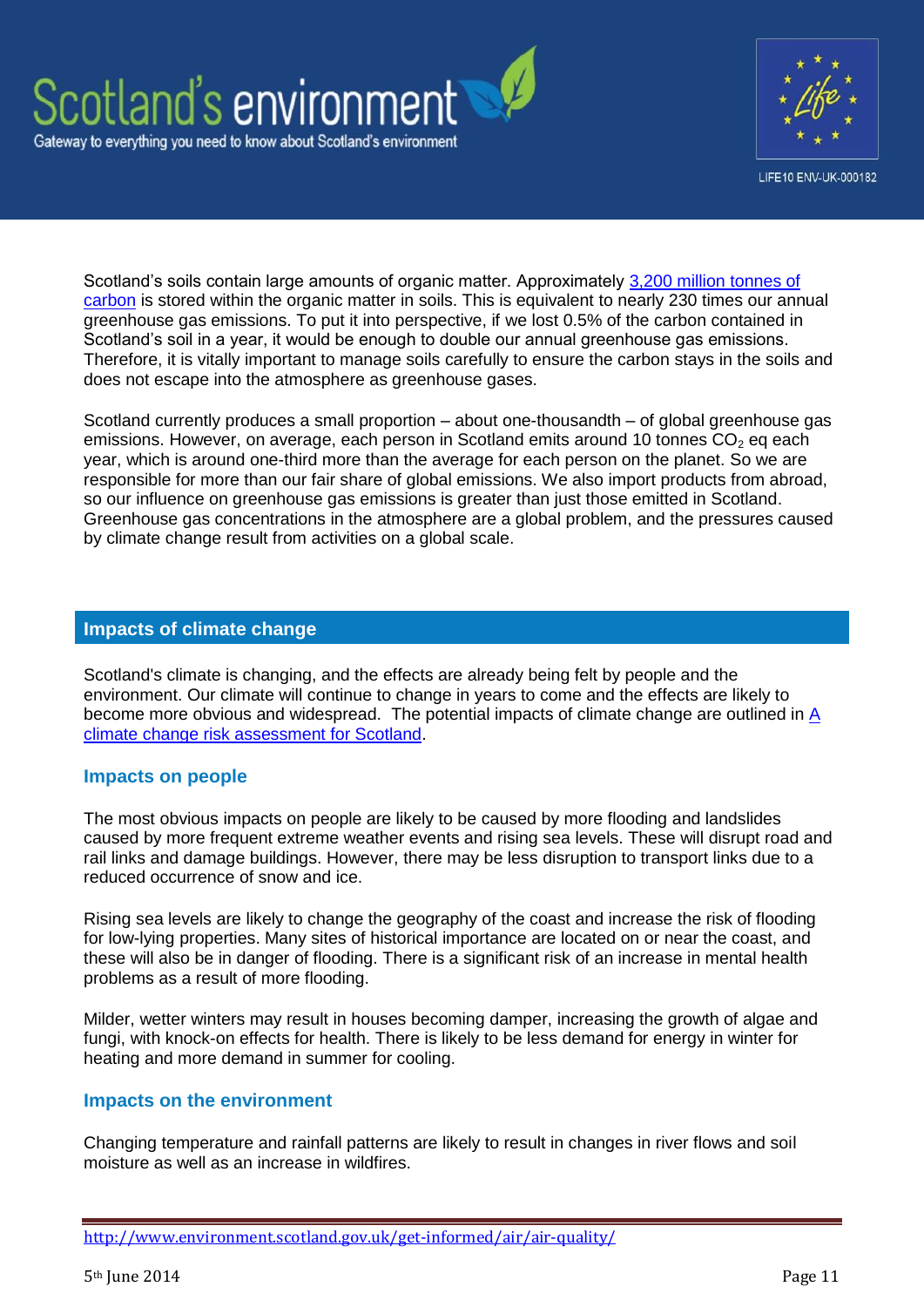



These can all result in loss of habitats and the wildlife they support. This may mean the loss of some rare native species, such as capercaillie, as their habitat disappears. However, new habitats may form and new species may become established as the Scottish climate becomes more favourable for them.

Some pests and diseases may become more prevalent as they survive through warmer winters. New pests and diseases may also emerge. Higher temperatures and more droughts may mean that some of Scotland's blanket bogs may begin to dry out, resulting not only in a loss of internationally rare habitat and species, but also a loss of carbon stored in the peat, which may contribute to further climate change.

Rising sea levels and increased coastal erosion and flooding may damage rare Scottish coastal habitats, such as machair.

Warmer temperatures may lead to a longer growing season for some crops and trees, but higher rainfall may make it more difficult to cultivate the land. Some crops and trees will grow better, whereas others will fail. It may be possible to grow different crops. However, this may be tempered by a reduction in water supply in summer.

You can find more details on the impacts of climate change on the environment in the relevant topics on **Scotland's Environment** website.

### **What is being done**

Once greenhouse gases enter the atmosphere, their effect will be felt over decades to come. Therefore, we need to reduce (mitigate) our greenhouse gas emissions to prevent additional climate change. We also need to prepare for the climate change that we cannot avoid (adapt) because our emissions have already set us on course for a changing climate.

Climate change is a global issue and greenhouse gas emissions affect the whole planet, regardless of where they come from. Tackling climate change requires co-ordinated action by nations around the world. The [United Nations Framework Convention on Climate Change](http://unfccc.int/essential_background/convention/items/6036.php) (UNFCCC) came into effect in 1994 with the aim of stabilising greenhouse gas concentrations in the atmosphere at a level that would prevent "dangerous" human interference with the climate system. Today the Convention has been ratified by 195 countries.

The [Kyoto Protocol](https://unfccc.int/essential_background/kyoto_protocol/items/6034.php) was adopted in 1997 and came into effect in 2005. It commits industrialised countries to stabilise greenhouse gas emissions based on the principles of the Convention.

As a contribution to global efforts to stabilise greenhouse gas concentrations in the atmosphere, the [Climate Change \(Scotland\) Act 2009](http://www.scotland.gov.uk/Topics/Environment/climatechange/scotlands-action/climatechangeact) has made a commitment that greenhouse gas emissions in Scotland will be cut by 80% of 1990 levels by 2050, with an interim target of a 42% cut by 2020.

<http://www.environment.scotland.gov.uk/get-informed/air/air-quality/>